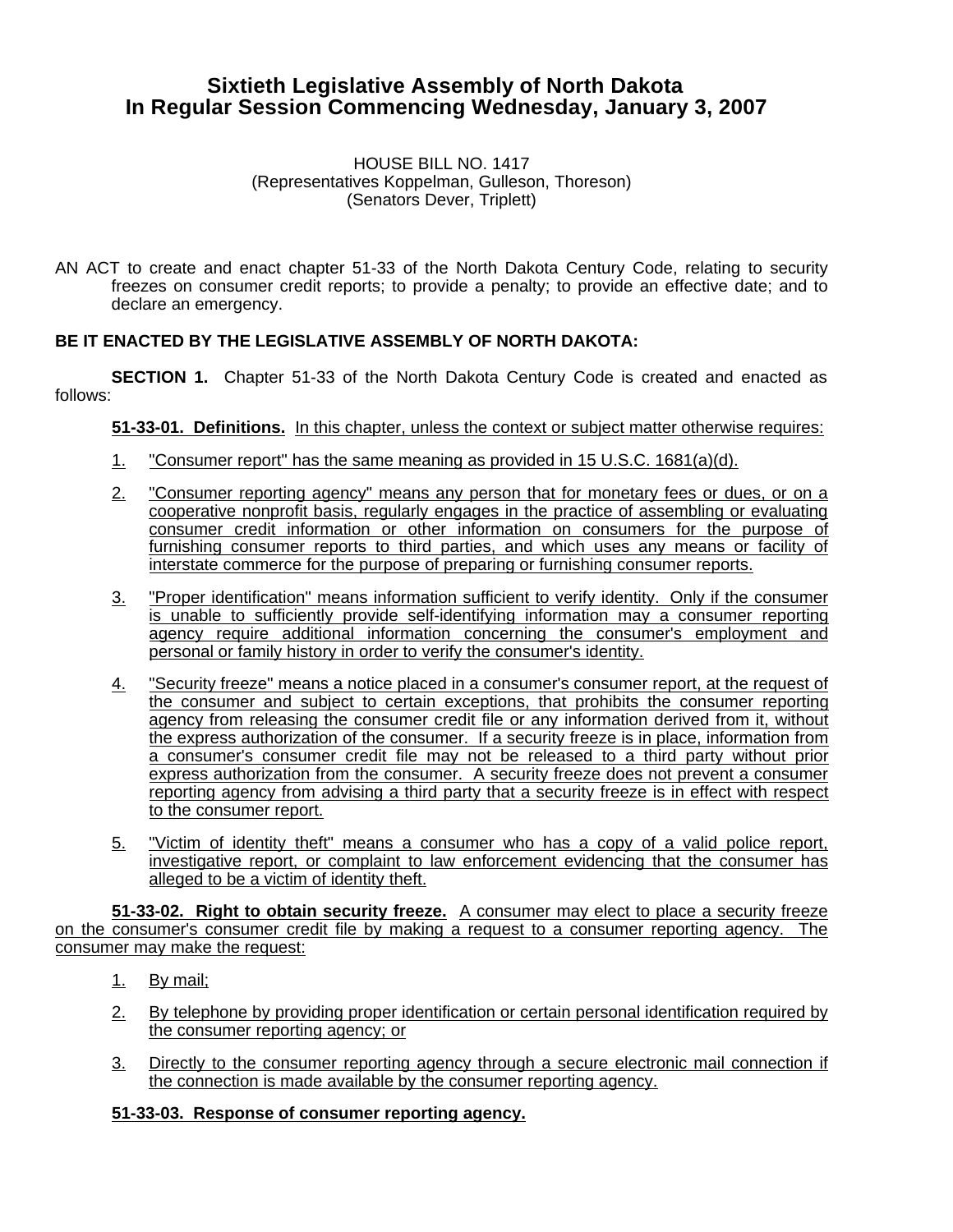- 1. A consumer reporting agency shall place a security freeze on a consumer's consumer credit file no later than three business days after receiving from the consumer a request under section 51-33-02 which includes proper identification. If a victim of identity theft requests a security freeze, a consumer reporting agency shall place a security freeze on the consumer's credit report no later than forty-eight hours after receiving:
	- a. A notice under section 51-33-02; and
	- b. A copy of a valid police report, investigative report, or complaint to law enforcement evidencing the identity theft victim has alleged being a victim of identity theft. The copy may be transmitted to the consumer reporting agency by mail, facsimile, or secure electronic mail connection, if the connection is made available by the consumer reporting agency.
- 2. Effective August 1, 2009, if a victim of identity theft requests a security freeze, a consumer reporting agency shall place a security freeze on the consumer's credit report no later than twenty-four hours after receiving:
	- a. A notice under section 51-33-02; and
	- b. A copy of a valid police report, investigative report, or complaint to law enforcement evidencing the identity theft victim has alleged being a victim of identity theft. The copy may be transmitted to the consumer reporting agency by mail, facsimile, or secure electronic mail connection, if the connection is made available by the consumer reporting agency.
- 3. The consumer reporting agency, within five business days after receiving the request, shall send a written confirmation of the security freeze to the consumer and provide the consumer with a unique personal identification number or password to be used by the consumer when providing authorization for the release of the consumer's consumer report for a specific party or period of time.
- 4. When a consumer requests a security freeze, the consumer reporting agency shall disclose the process of placing and temporarily lifting a freeze, including the process for allowing access to information from the consumer's consumer report for a specific party or period of time while the freeze is in place.

# **51-33-04. Temporary lifting or permanent removal of the freeze.**

- 1. If the consumer wishes to allow the consumer's consumer credit file to be accessed for a specific party or period of time while a freeze is in place, the consumer shall contact the consumer reporting agency, request that the freeze be temporarily lifted, and provide the following:
	- a. Proper identification;
	- b. The unique personal identification number or password provided by the credit reporting agency under section 51-33-03;
	- c. The proper information regarding the third party who is to receive the consumer report or access the credit file or the time period for which the report or credit file is to be available to users of the consumer credit file; and
	- d. A fee if applicable.
- 2. A consumer reporting agency that receives a request from a consumer to temporarily lift a freeze on a consumer credit file under this section shall comply with the request no later than three business days after receiving the request.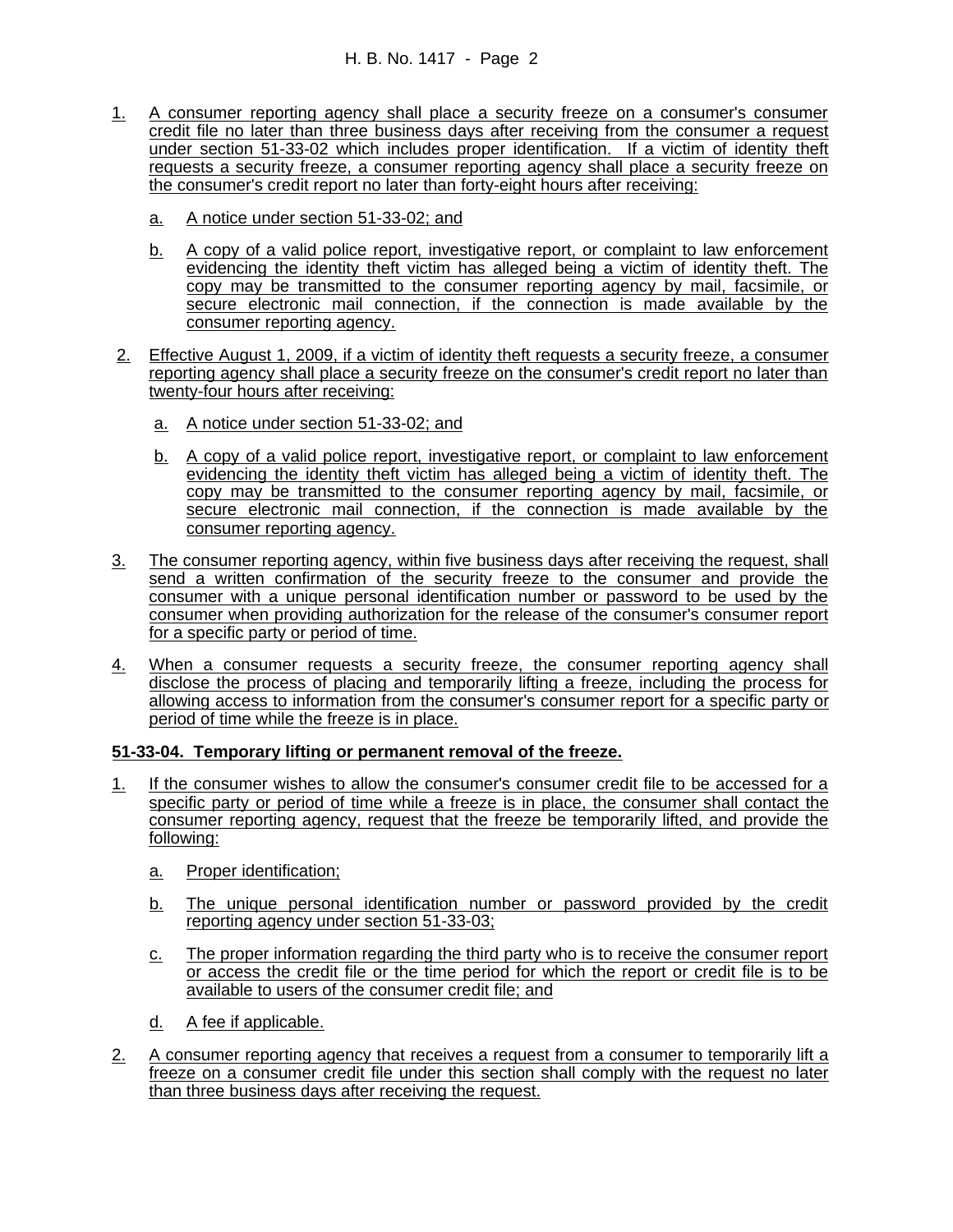- 3. A consumer reporting agency may develop procedures involving the use of telephone, fax, internet, or other electronic media to receive and process a request from a consumer to temporarily lift a freeze on a consumer report under this section in an expedited manner, with the goal of processing a request within fifteen minutes after the request.
- 4. A consumer reporting agency shall remove or temporarily lift a freeze placed on a consumer report only in the following cases:
	- a. Upon consumer request under this section; or
	- b. When the consumer credit file was frozen due to a material misrepresentation of fact by the consumer. When a consumer reporting agency intends to remove a freeze on a consumer credit file under this section, the consumer reporting agency shall notify the consumer in writing at least three business days prior to removing the freeze on the consumer credit file.
- 5. A security freeze remains in place until the consumer requests that the security freeze be removed. A consumer reporting agency shall remove a security freeze within three business days of receiving a request for removal from the consumer, who provides both of the following:
	- a. Proper identification; and
	- b. The unique personal identification number or password provided by the credit reporting agency under section 51-33-03.

**51-33-05. Response by third party to denial of access.** When a third party requests access to a consumer report on which a security freeze is in effect, and this request is in connection with an application for credit or the opening of an account and the consumer does not allow the consumer's consumer report to be accessed for that specific party or period of time, the third party may treat the application as incomplete.

**51-33-06. Nonapplicability.** Sections 51-33-01 through 51-33-05 do not apply to the use of a consumer report by any of the following:

- 1. A person or entity, or a subsidiary, affiliate, or agent of that person or entity, or an assignee of a financial obligation owing by the consumer to that person or entity, or a prospective assignee of a financial obligation owing by the consumer to that person or entity in conjunction with the proposed purchase of the financial obligation, with which the consumer has or had prior to assignment an account or contract, including a demand deposit account, or to whom the consumer issued a negotiable instrument, for the purposes of reviewing the account or collecting the financial obligation owing for the account, contract, or negotiable instrument. For purposes of this subsection, "reviewing the account" includes activities related to account maintenance, monitoring, credit line increases, and account upgrades and enhancements;
- 2. A subsidiary, affiliate, agent, assignee, or prospective assignee of a person to whom access has been granted under section 51-33-04 for purposes of facilitating the extension of credit or other permissible use;
- 3. Any federal, state, or local governmental entity, including a law enforcement agency, court, or its agents or assigns;
- 4. A private collection agency acting under a court order, warrant, or subpoena;
- 5. Any person or entity for the purposes of prescreening as provided for by the Fair Credit Reporting Act, 15 U.S.C. 1681 et seq.;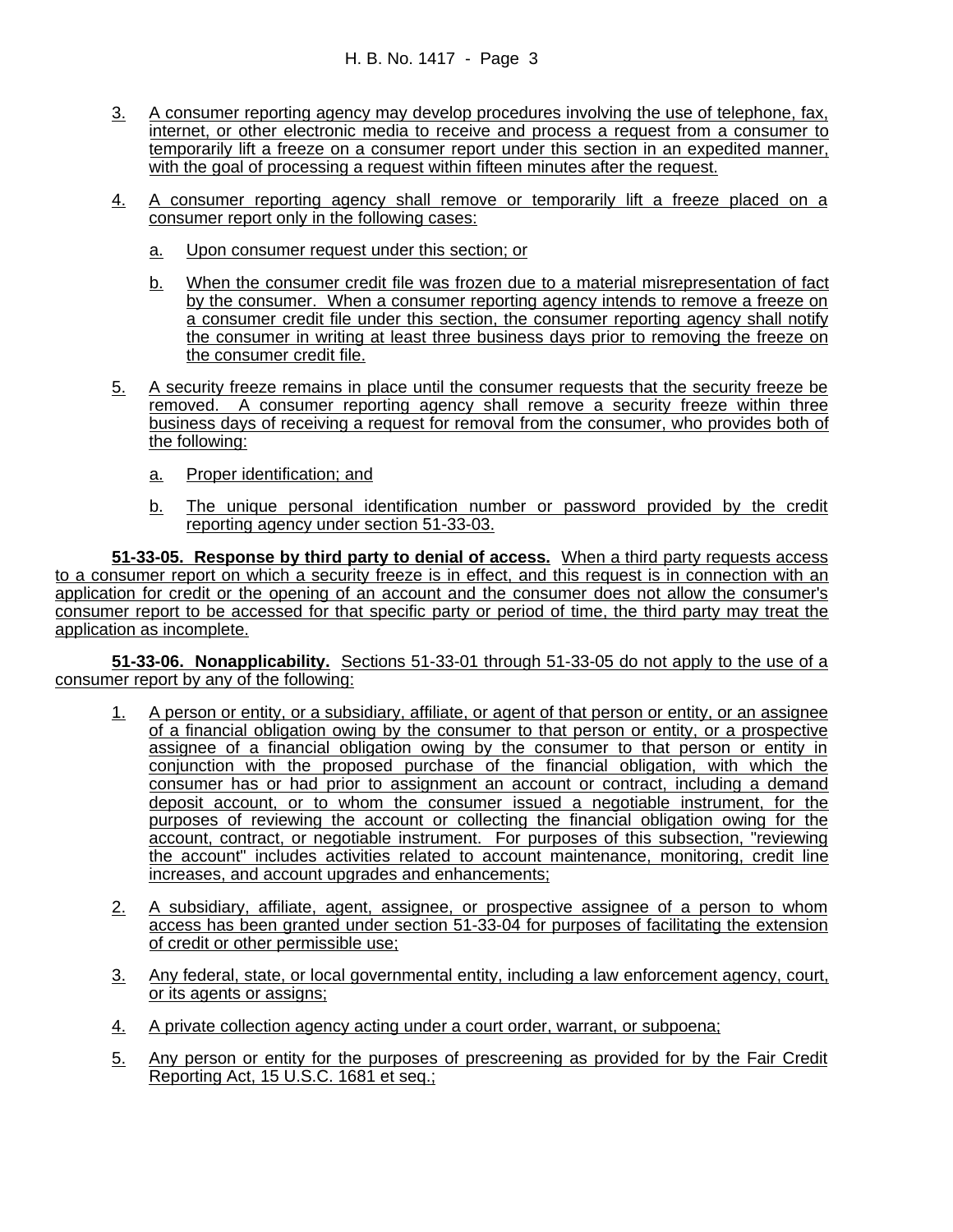- 6. Any person or entity administering a credit file monitoring subscription service to which the consumer has subscribed;
- 7. Any person or entity for the purpose of providing a consumer with a copy of the consumer's consumer report upon the consumer's request;
- 8. Any person or entity for use in setting or adjusting a rate, adjusting a claim, or underwriting for insurance purposes. This exemption does not determine or affect whether these uses are permitted under other law; and
- 9. A consumer reporting agency for its data base or file that consists entirely of information concerning, and used solely for, one or more of the following:
	- a. Criminal record information;
	- b. Tenant screening;
	- c. Employment screening; and
	- d. Fraud prevention or detection.

**51-33-07. Information to government agencies not affected.** Sections 51-33-01 through 51-33-06 do not prohibit a consumer reporting agency from furnishing to a governmental agency a consumer's name, address, former address, places of employment, or former places of employment.

#### **51-33-08. Fees.**

- 1. A consumer reporting agency may charge a fee not to exceed five dollars for placing or temporarily lifting a security freeze unless:
	- a. The consumer is a victim of identity theft; and
	- b. The consumer provides, or has already provided in connection with the security freeze, the consumer reporting agency with a valid copy of a police report or a police case number documenting the identity theft, investigative report, or complaint to a law enforcement agency.
- 2. In addition to the charge, if any, permitted under this section, a consumer may be charged no more than five dollars if the consumer fails to retain the original personal identification number given to the consumer by the agency, but the consumer may not be charged for a one-time reissue of the same or a new personal identification number. The consumer may be charged no more than five dollars for subsequent instances of loss of the personal identification number. No other fees may be imposed in connection with the security freeze.

**51-33-09. Changes to information - Written confirmation required.** If a security freeze is in place, a consumer reporting agency may not change any of the following official information in a consumer report without sending a written confirmation of the change to the consumer within thirty days of the change being posted to the consumer's file: name, date of birth, social security number, and address. Written confirmation is not required for technical modifications of a consumer's official information, including name and street abbreviations, complete spellings, or transposition of numbers or letters. In the case of an address change, the written confirmation shall be sent to both the new address and to the former address.

**51-33-10. Security freeze not applicable to certain consumer reporting agencies.** A consumer reporting agency is not required to place a security freeze in a consumer credit file under this chapter if it acts only as a reseller of credit information by assembling and merging information contained in the data base of another consumer reporting agency or multiple consumer reporting agencies and does not maintain a permanent data base of credit information from which new consumer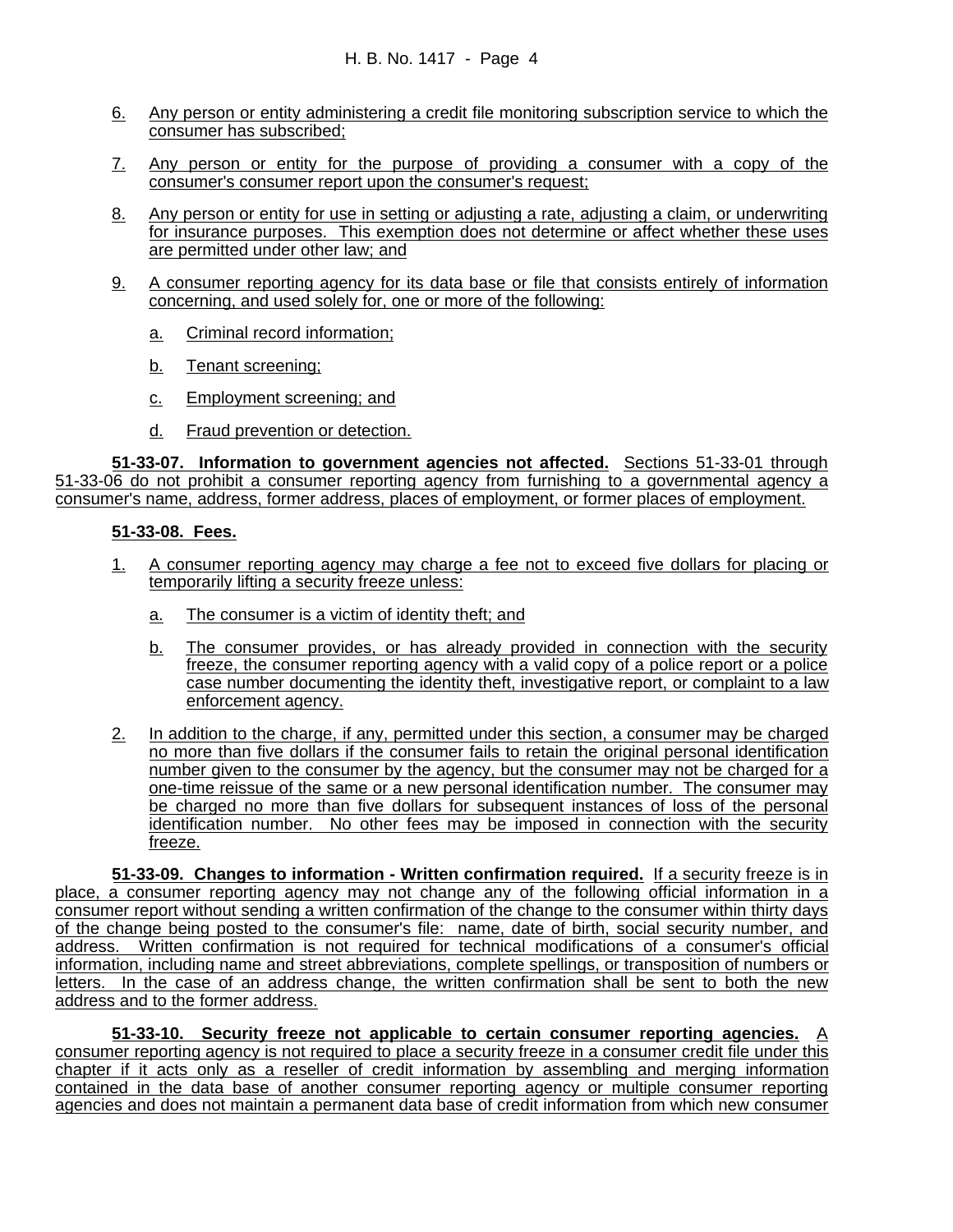reports are produced. However, a consumer reporting agency must honor any security freeze placed on a consumer credit file by another consumer reporting agency.

**51-33-11. Exempt entities.** The following entities are not required to place a security freeze on a consumer credit file under this chapter:

- 1. A check services or fraud prevention services company that issues reports on incidents of fraud or authorizations for the purpose of approving or processing negotiable instruments, electronic funds transfers, or similar methods of payments; and
- 2. A deposit account information service company that issues reports regarding account closures due to fraud, substantial overdrafts, ATM abuse, or similar negative information regarding a consumer, to inquiring banks or other financial institutions for use only in reviewing a consumer's request for a deposit account at the inquiring bank or financial institution.

**51-33-12. Notice of rights.** At any time that a consumer is required to receive a summary of rights required under 15 U.S.C. 1681g or under North Dakota law, the following notice shall be included:

## North Dakota Consumers Have the Right to Obtain a Security Freeze

You may obtain a security freeze on your consumer credit file at no charge to protect your privacy and ensure that credit is not granted in your name without your knowledge. You have a right to place a "security freeze" on your consumer credit file pursuant to North Dakota law.

The security freeze will prohibit a consumer reporting agency from releasing any information in your consumer credit file without your express authorization or approval.

The security freeze is designed to prevent credit, loans, and services from being approved in your name without your consent. When you place a security freeze on your credit file, within five business days you will be provided a personal identification number or password to use if you choose to remove the freeze on your credit file or to temporarily authorize the release of your credit report or credit score for a specific party, parties, or period of time after the freeze is in place. To provide that authorization, you must contact the consumer reporting agency and provide all of the following:

- 1. The unique personal identification number or password provided by the consumer reporting agency.
- 2. Proper identification to verify your identity.
- 3. The proper information regarding the third party or parties who are to receive the credit report or the period of time for which the report shall be available to users of the credit report.

A consumer reporting agency that receives a request from a consumer to lift temporarily a freeze shall comply with the request no later than three business days after receiving the request.

A consumer reporting agency may charge you up to five dollars each time you freeze or temporarily lift the freeze, except a consumer reporting agency may not charge any amount to a victim of identity theft who has submitted a copy of a valid investigative report or complaint to a law enforcement agency about the unlawful use of the victim's information by another person.

A security freeze does not apply to circumstances where you have an existing account relationship and a copy of your report is requested by your existing creditor or its agents or affiliates for certain types of account review, collection, fraud control, or similar activities.

If you are actively seeking a new credit, loan, utility, or telephone account, you should understand that the procedures involved in lifting a security freeze may slow your own applications for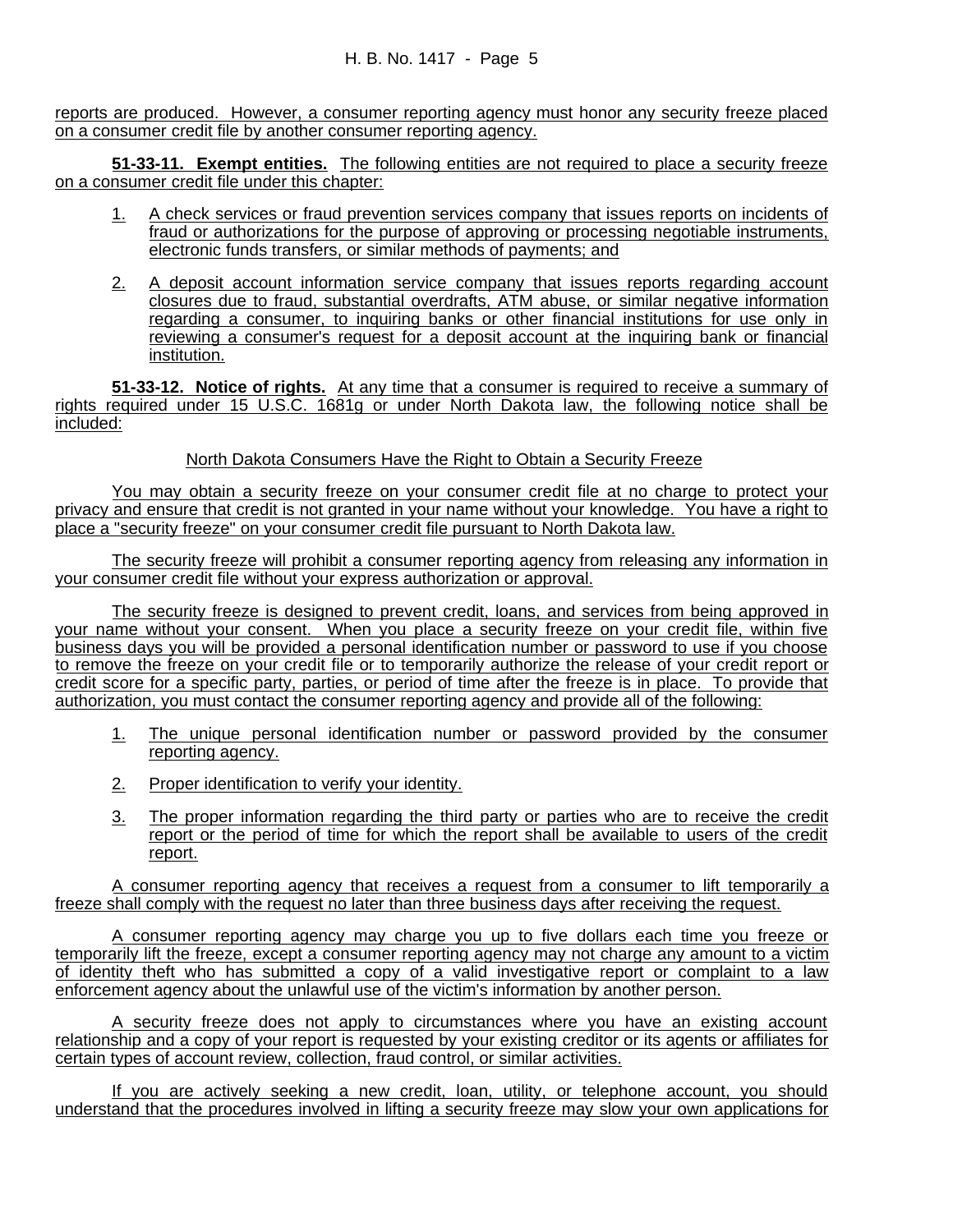credit. You should plan ahead and lift a freeze - either completely if you are shopping around, or specifically for a certain creditor - with enough advance notice before you apply for new credit for the lifting to take effect.

You have a right to bring a civil action against someone who violates your rights under the credit reporting laws. The action can be brought against a consumer reporting agency or a user of your credit report.

### **51-33-13. Private enforcement.**

- 1. If a consumer reporting agency erroneously releases a consumer's credit file or any information derived from the file, the consumer reporting agency shall send written notification to the affected consumer within five business days following discovery or notification of the erroneous release, including specificity as to the information released and the third-party recipient of the information. In addition, the affected consumer in a civil action against the consumer reporting agency may recover:
	- a. Injunctive relief to prevent or restrain further violation of the security freeze;
	- b. The greater of actual damages or two thousand dollars in civil penalties for each violation; and
	- c. Reasonable expenses, court costs, investigative costs, and attorney's fees.
- 2. Each violation of the security freeze shall be counted as a separate incident for purposes of imposing penalties under this section.

**51-33-14. Enforcement by attorney general - Powers - Remedies - Separate violations - Venue.** The attorney general may enforce this chapter. In enforcing this chapter, the attorney general has all the powers provided in chapter 51-15 and may seek all the remedies in chapter 51-15. A violation of this chapter is a violation of chapter 51-15. Each violation of the security freeze shall be counted as a separate violation. The remedies, duties, prohibitions, and penalties of this chapter are not exclusive and are in addition to all other causes of action, remedies, and penalties under chapter 51-15 and as otherwise provided by law. The attorney general may bring an action pursuant to this section in either the county of the consumer's residence or Burleigh County.

**SECTION 2. EFFECTIVE DATE.** This Act becomes effective on June 1, 2007.

**SECTION 3. EMERGENCY.** This Act is declared to be an emergency measure.